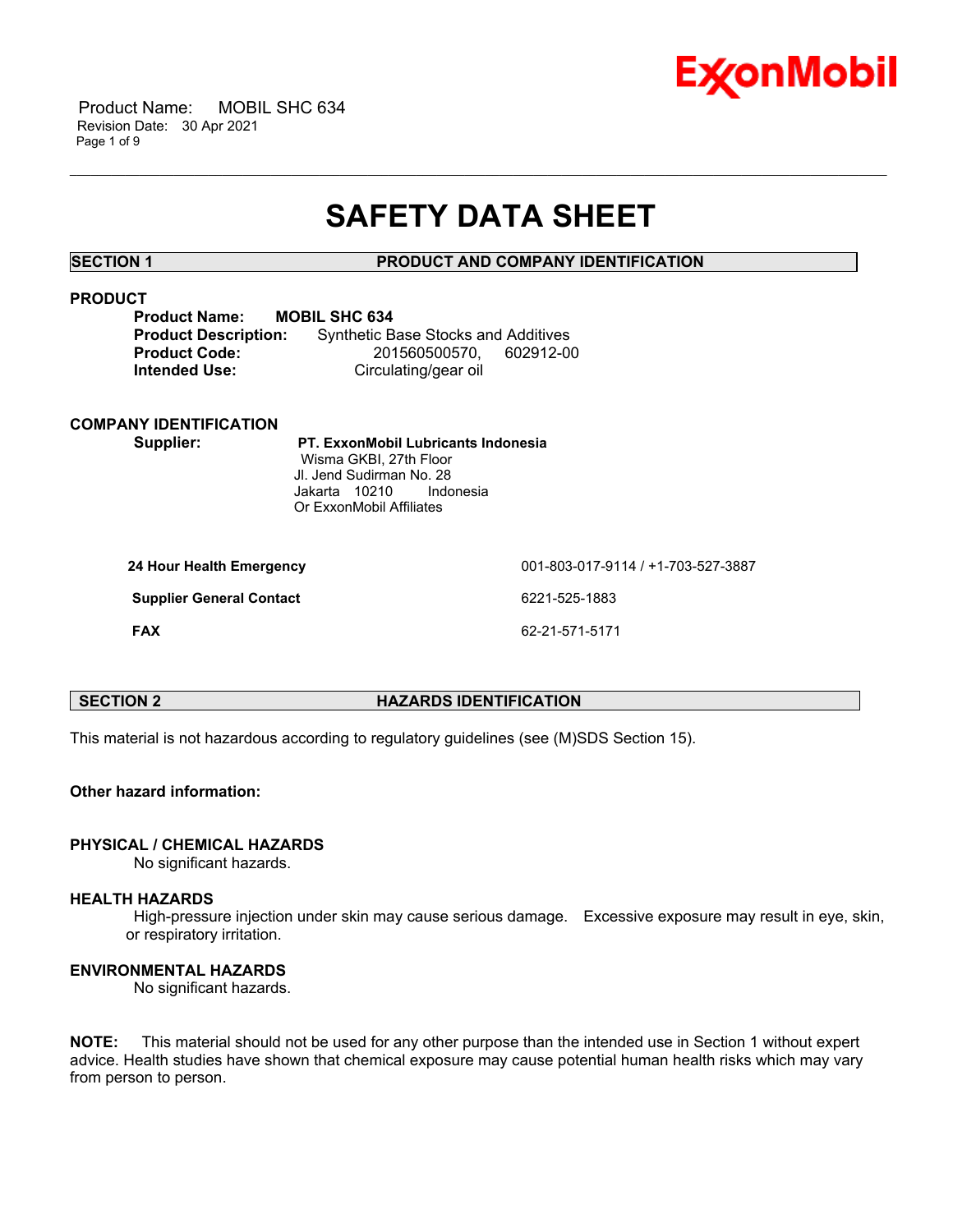

 Product Name: MOBIL SHC 634 Revision Date: 30 Apr 2021 Page 2 of 9

# **SECTION 3 COMPOSITION / INFORMATION ON INGREDIENTS**

This material is defined as a mixture.

### **Hazardous Substance(s) or Complex Substance(s) required for disclosure**

| <b>Name</b>                                          | CAS#       | Concentration* | <b>GHS Hazard Codes</b>               |
|------------------------------------------------------|------------|----------------|---------------------------------------|
| <b>I1-DECENE. TETRAMER AND TRIMER HYDROGENATED</b>   | 68649-12-7 | $5 - 10\%$     | H <sub>304</sub>                      |
| <b>IPHOSPHORIC ACID. METHYLPHENYL DIPHENYL ESTER</b> | 26444-49-5 | $0.1 - 5.25\%$ | H400(M factor 1), H410(M<br>factor 1) |
| <b>ITRIPHENYL PHOSPHATE</b>                          | 115-86-6   | $0.1 - 5.25\%$ | H400(M factor 1), H411                |

\_\_\_\_\_\_\_\_\_\_\_\_\_\_\_\_\_\_\_\_\_\_\_\_\_\_\_\_\_\_\_\_\_\_\_\_\_\_\_\_\_\_\_\_\_\_\_\_\_\_\_\_\_\_\_\_\_\_\_\_\_\_\_\_\_\_\_\_\_\_\_\_\_\_\_\_\_\_\_\_\_\_\_\_\_\_\_\_\_\_\_\_\_\_\_\_\_\_\_\_\_\_\_\_\_\_\_\_\_\_\_\_\_\_\_\_\_\_

\* All concentrations are percent by weight unless material is a gas. Gas concentrations are in percent by volume.

# **SECTION 4 FIRST AID MEASURES**

# **INHALATION**

 Remove from further exposure. For those providing assistance, avoid exposure to yourself or others. Use adequate respiratory protection. If respiratory irritation, dizziness, nausea, or unconsciousness occurs, seek immediate medical assistance. If breathing has stopped, assist ventilation with a mechanical device or use mouth-to-mouth resuscitation.

# **SKIN CONTACT**

Wash contact areas with soap and water. If product is injected into or under the skin, or into any part of the body, regardless of the appearance of the wound or its size, the individual should be evaluated immediately by a physician as a surgical emergency. Even though initial symptoms from high pressure injection may be minimal or absent, early surgical treatment within the first few hours may significantly reduce the ultimate extent of injury.

### **EYE CONTACT**

Flush thoroughly with water. If irritation occurs, get medical assistance.

# **INGESTION**

First aid is normally not required. Seek medical attention if discomfort occurs.

# **NOTE TO PHYSICIAN**

None

#### **SECTION 5 FIRE FIGHTING MEASURES**

#### **EXTINGUISHING MEDIA**

 **Appropriate Extinguishing Media:** Use water fog, foam, dry chemical or carbon dioxide (CO2) to extinguish flames.

**Inappropriate Extinguishing Media:** Straight Streams of Water

#### **FIRE FIGHTING**

 **Fire Fighting Instructions:** Evacuate area. Prevent runoff from fire control or dilution from entering streams, sewers, or drinking water supply. Firefighters should use standard protective equipment and in enclosed spaces, self-contained breathing apparatus (SCBA). Use water spray to cool fire exposed surfaces and to protect personnel.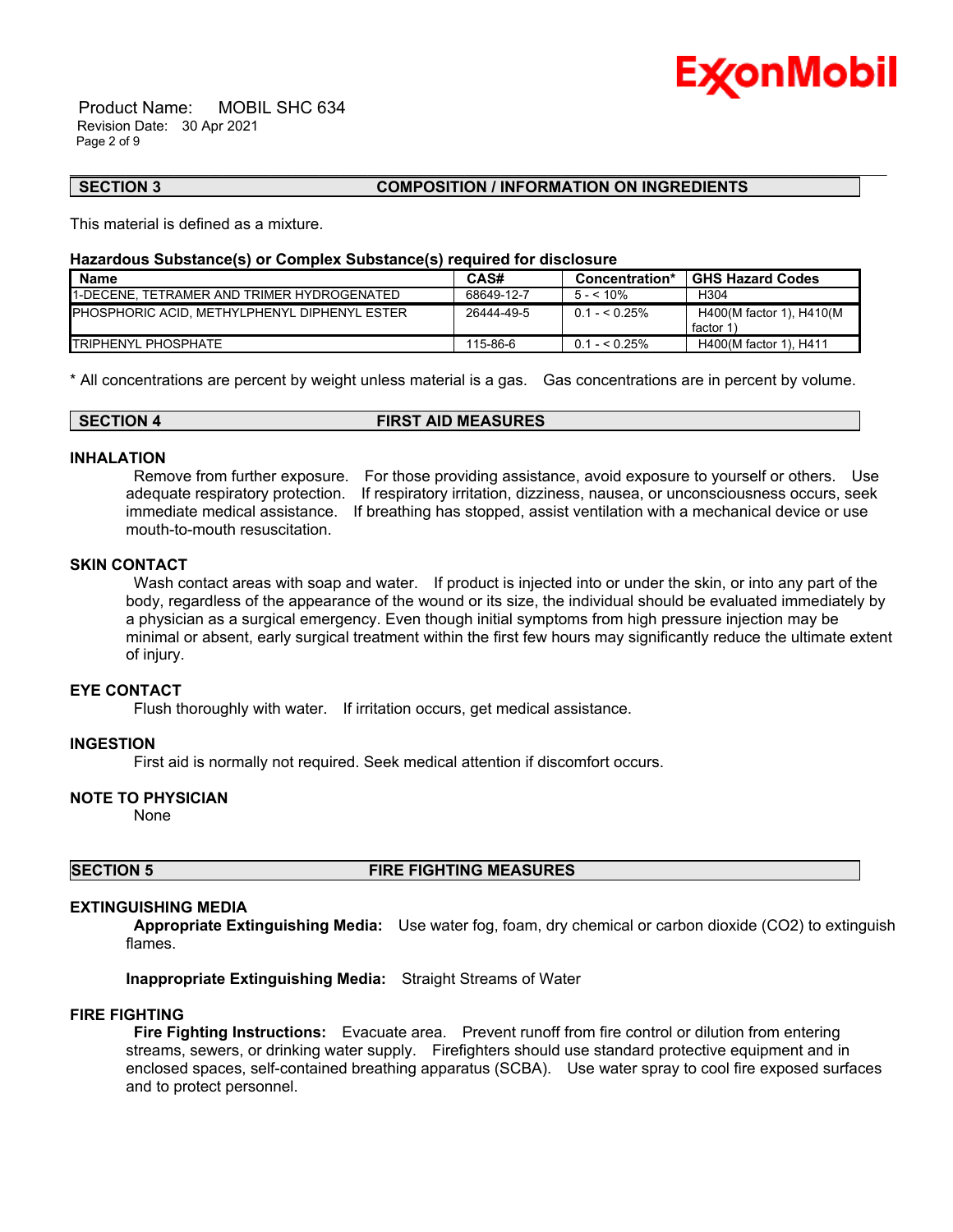

 Product Name: MOBIL SHC 634 Revision Date: 30 Apr 2021 Page 3 of 9

> **Hazardous Combustion Products:** Aldehydes, Incomplete combustion products, Oxides of carbon, Smoke, Fume, Sulfur oxides

\_\_\_\_\_\_\_\_\_\_\_\_\_\_\_\_\_\_\_\_\_\_\_\_\_\_\_\_\_\_\_\_\_\_\_\_\_\_\_\_\_\_\_\_\_\_\_\_\_\_\_\_\_\_\_\_\_\_\_\_\_\_\_\_\_\_\_\_\_\_\_\_\_\_\_\_\_\_\_\_\_\_\_\_\_\_\_\_\_\_\_\_\_\_\_\_\_\_\_\_\_\_\_\_\_\_\_\_\_\_\_\_\_\_\_\_\_\_

# **FLAMMABILITY PROPERTIES**

 **Flash Point [Method]:** >210°C (410°F) [ASTM D-92]  **Flammable Limits (Approximate volume % in air):** LEL: 0.9 UEL: 7.0  **Autoignition Temperature:** N/D

# **SECTION 6 ACCIDENTAL RELEASE MEASURES**

#### **NOTIFICATION PROCEDURES**

 In the event of a spill or accidental release, notify relevant authorities in accordance with all applicable regulations.

#### **PROTECTIVE MEASURES**

 Avoid contact with spilled material. See Section 5 for fire fighting information. See the Hazard Identification Section for Significant Hazards. See Section 4 for First Aid Advice. See Section 8 for advice on the minimum requirements for personal protective equipment. Additional protective measures may be necessary, depending on the specific circumstances and/or the expert judgment of the emergency responders.

#### **SPILL MANAGEMENT**

 **Land Spill:** Stop leak if you can do it without risk. Recover by pumping or with suitable absorbent.

**Water Spill:** Stop leak if you can do it without risk. Confine the spill immediately with booms. Warn other shipping. Remove from the surface by skimming or with suitable absorbents. Seek the advice of a specialist before using dispersants.

Water spill and land spill recommendations are based on the most likely spill scenario for this material; however, geographic conditions, wind, temperature, (and in the case of a water spill) wave and current direction and speed may greatly influence the appropriate action to be taken. For this reason, local experts should be consulted. Note: Local regulations may prescribe or limit action to be taken.

# **ENVIRONMENTAL PRECAUTIONS**

 Large Spills: Dike far ahead of liquid spill for later recovery and disposal. Prevent entry into waterways, sewers, basements or confined areas.

# **SECTION 7 HANDLING AND STORAGE**

#### **HANDLING**

 Prevent small spills and leakage to avoid slip hazard. Material can accumulate static charges which may cause an electrical spark (ignition source). When the material is handled in bulk, an electrical spark could ignite any flammable vapors from liquids or residues that may be present (e.g., during switch-loading operations). Use proper bonding and/or ground procedures. However, bonding and grounds may not eliminate the hazard from static accumulation. Consult local applicable standards for guidance. Additional references include American Petroleum Institute 2003 (Protection Against Ignitions Arising out of Static, Lightning and Stray Currents) or National Fire Protection Agency 77 (Recommended Practice on Static Electricity) or CENELEC CLC/TR 50404 (Electrostatics - Code of practice for the avoidance of hazards due to static electricity).

**Static Accumulator:** This material is a static accumulator.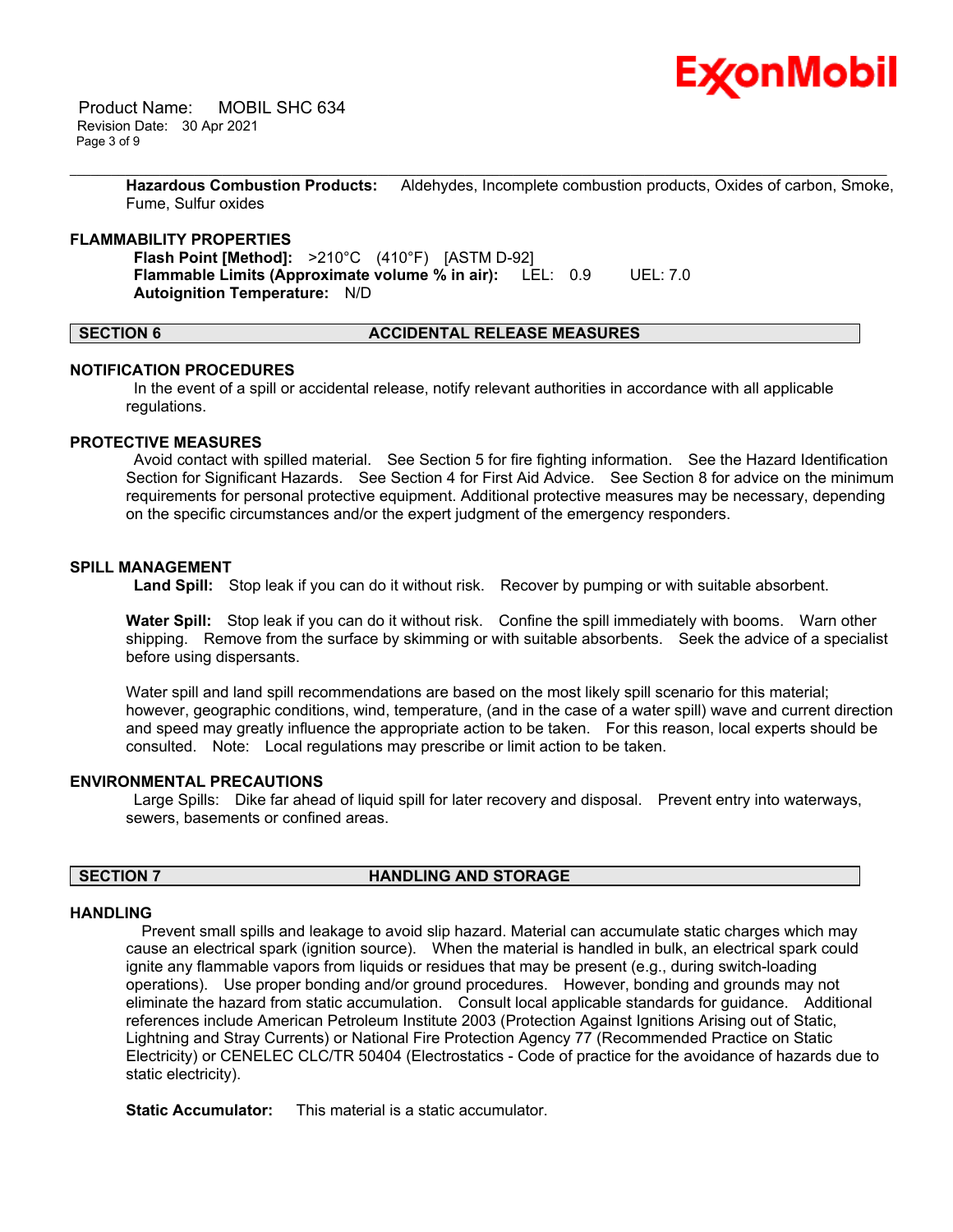

 Product Name: MOBIL SHC 634 Revision Date: 30 Apr 2021 Page 4 of 9

# **STORAGE**

 The type of container used to store the material may affect static accumulation and dissipation. Do not store in open or unlabelled containers.

\_\_\_\_\_\_\_\_\_\_\_\_\_\_\_\_\_\_\_\_\_\_\_\_\_\_\_\_\_\_\_\_\_\_\_\_\_\_\_\_\_\_\_\_\_\_\_\_\_\_\_\_\_\_\_\_\_\_\_\_\_\_\_\_\_\_\_\_\_\_\_\_\_\_\_\_\_\_\_\_\_\_\_\_\_\_\_\_\_\_\_\_\_\_\_\_\_\_\_\_\_\_\_\_\_\_\_\_\_\_\_\_\_\_\_\_\_\_

### **SECTION 8 EXPOSURE CONTROLS / PERSONAL PROTECTION**

# **EXPOSURE LIMIT VALUES**

| <b>Substance Name</b>                         | Form                               | Limit / Standard |                  | <b>NOTE</b> | <b>Source</b> | Year         |      |
|-----------------------------------------------|------------------------------------|------------------|------------------|-------------|---------------|--------------|------|
| 1-DECENE, TETRAMER AND<br>TRIMER HYDROGENATED | Aerosols<br>(thoracic<br>fraction) | TWA              | $5 \text{ mg/m}$ |             |               | ExxonMobil   | 2020 |
| TRIPHENYL PHOSPHATE                           |                                    | TWA              | $3 \text{ mg/m}$ |             |               | <b>ACGIH</b> | 2020 |

**Exposure limits/standards for materials that can be formed when handling this product:** When mists/aerosols can occur the following is recommended:  $5 \text{ mg/m}^3$  - ACGIH TLV (inhalable fraction).

# **Biological limits**

No biological limits allocated.

NOTE: Limits/standards shown for guidance only. Follow applicable regulations.

# **ENGINEERING CONTROLS**

The level of protection and types of controls necessary will vary depending upon potential exposure conditions. Control measures to consider:

No special requirements under ordinary conditions of use and with adequate ventilation.

### **PERSONAL PROTECTION**

Personal protective equipment selections vary based on potential exposure conditions such as applications, handling practices, concentration and ventilation. Information on the selection of protective equipment for use with this material, as provided below, is based upon intended, normal usage.

 **Respiratory Protection:** If engineering controls do not maintain airborne contaminant concentrations at a level which is adequate to protect worker health, an approved respirator may be appropriate. Respirator selection, use, and maintenance must be in accordance with regulatory requirements, if applicable. Types of respirators to be considered for this material include:

No special requirements under ordinary conditions of use and with adequate ventilation. Particulate

For high airborne concentrations, use an approved supplied-air respirator, operated in positive pressure mode. Supplied air respirators with an escape bottle may be appropriate when oxygen levels are inadequate, gas/vapor warning properties are poor, or if air purifying filter capacity/rating may be exceeded.

 **Hand Protection:** Any specific glove information provided is based on published literature and glove manufacturer data. Glove suitability and breakthrough time will differ depending on the specific use conditions. Contact the glove manufacturer for specific advice on glove selection and breakthrough times for your use conditions. Inspect and replace worn or damaged gloves. The types of gloves to be considered for this material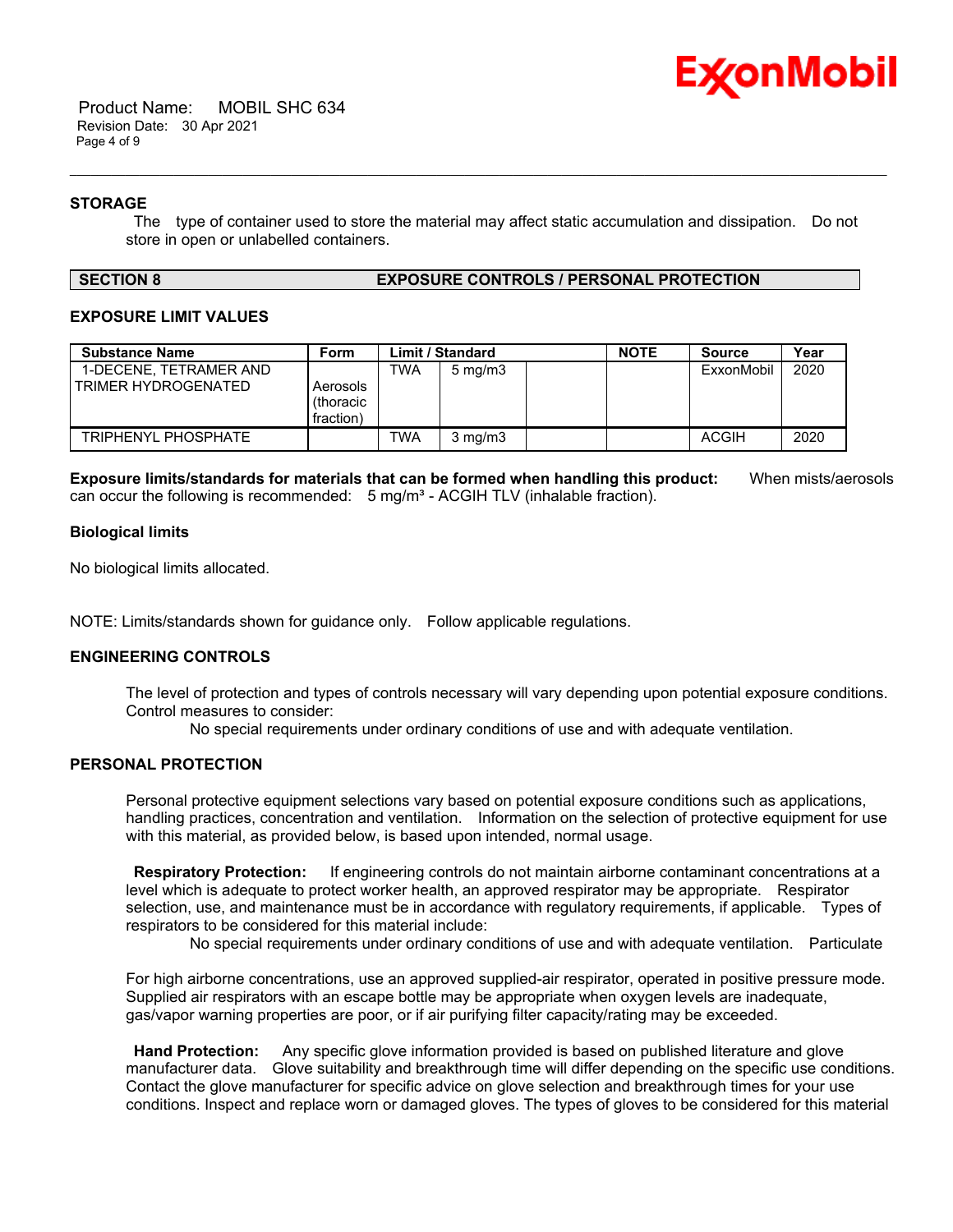

 Product Name: MOBIL SHC 634 Revision Date: 30 Apr 2021 Page 5 of 9

#### include:

No protection is ordinarily required under normal conditions of use. Nitrile,Viton

\_\_\_\_\_\_\_\_\_\_\_\_\_\_\_\_\_\_\_\_\_\_\_\_\_\_\_\_\_\_\_\_\_\_\_\_\_\_\_\_\_\_\_\_\_\_\_\_\_\_\_\_\_\_\_\_\_\_\_\_\_\_\_\_\_\_\_\_\_\_\_\_\_\_\_\_\_\_\_\_\_\_\_\_\_\_\_\_\_\_\_\_\_\_\_\_\_\_\_\_\_\_\_\_\_\_\_\_\_\_\_\_\_\_\_\_\_\_

 **Eye Protection:** If contact is likely, safety glasses with side shields are recommended.

**Skin and Body Protection:** Any specific clothing information provided is based on published literature or manufacturer data. The types of clothing to be considered for this material include:

 No skin protection is ordinarily required under normal conditions of use. In accordance with good industrial hygiene practices, precautions should be taken to avoid skin contact.

 **Specific Hygiene Measures:** Always observe good personal hygiene measures, such as washing after handling the material and before eating, drinking, and/or smoking. Routinely wash work clothing and protective equipment to remove contaminants. Discard contaminated clothing and footwear that cannot be cleaned. Practice good housekeeping.

# **ENVIRONMENTAL CONTROLS**

 Comply with applicable environmental regulations limiting discharge to air, water and soil. Protect the environment by applying appropriate control measures to prevent or limit emissions.

### **SECTION 9 PHYSICAL AND CHEMICAL PROPERTIES**

**Note: Physical and chemical properties are provided for safety, health and environmental considerations only and may not fully represent product specifications. Contact the Supplier for additional information.**

# **GENERAL INFORMATION**

**Physical State:** Liquid **Color:** Orange **Odor:** Characteristic **Odor Threshold:** N/D

#### **IMPORTANT HEALTH, SAFETY, AND ENVIRONMENTAL INFORMATION**

**Relative Density (at 15.6 °C):** 0.86 [ASTM D4052] **Flammability (Solid, Gas):** N/A **Flash Point [Method]:** >210°C (410°F) [ASTM D-92] **Flammable Limits (Approximate volume % in air):** LEL: 0.9 UEL: 7.0 **Autoignition Temperature:** N/D **Boiling Point / Range:** > 316°C (600°F) [Estimated] **Decomposition Temperature:** N/D **Vapor Density (Air = 1):** > 2 at 101 kPa [Estimated] **Vapor Pressure:** < 0.013 kPa (0.1 mm Hg) at 20 °C [Estimated] **Evaporation Rate (n-butyl acetate = 1):** N/D **pH:** N/A **Log Pow (n-Octanol/Water Partition Coefficient):** N/D **Solubility in Water:** Negligible **Viscosity:** 460 cSt (460 mm2/sec) at 40 °C | 49.9 cSt (49.9 mm2/sec) at 100 °C [ASTM D 445] **Oxidizing Properties:** See Hazards Identification Section.

# **OTHER INFORMATION**

**Freezing Point:** N/D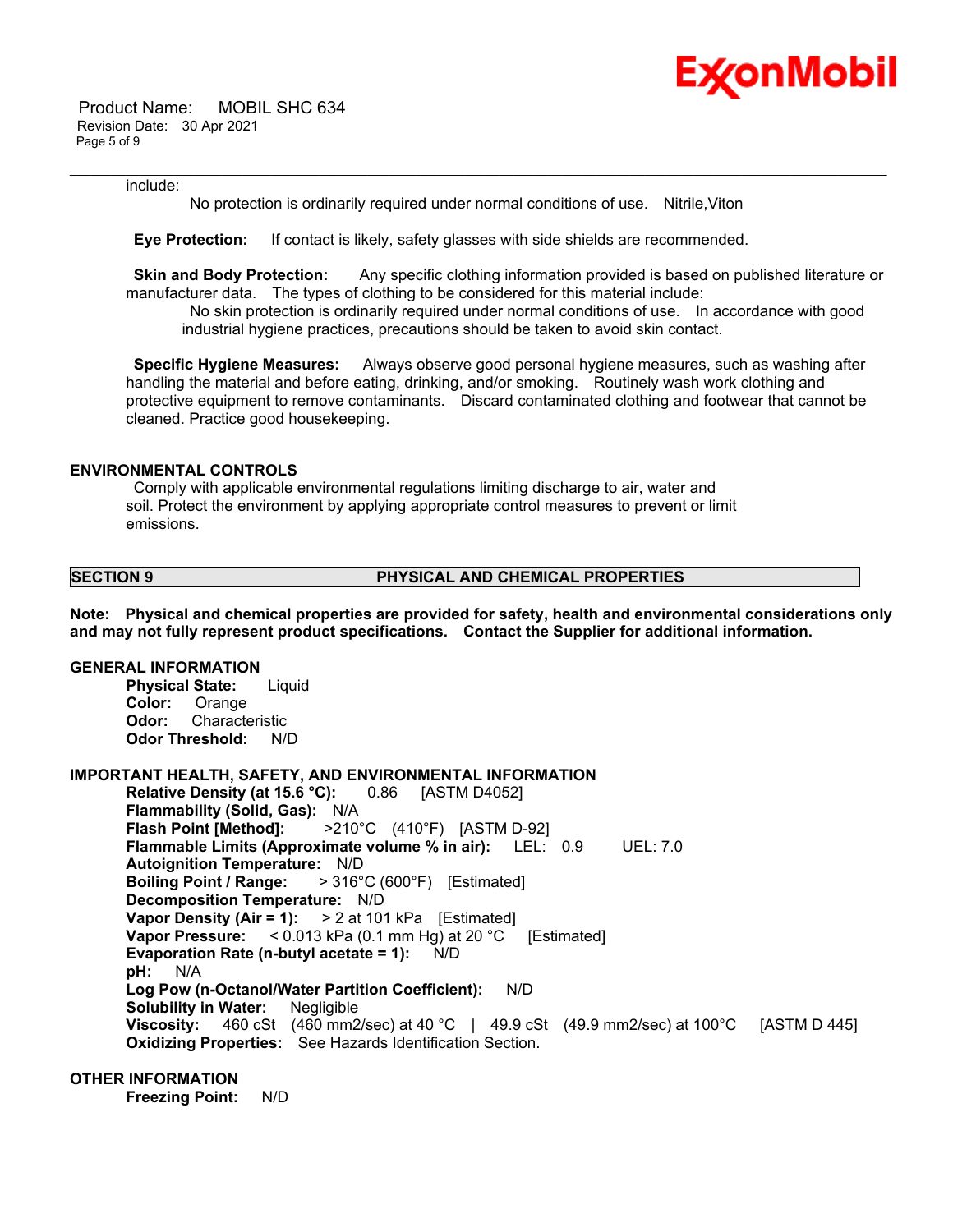

 Product Name: MOBIL SHC 634 Revision Date: 30 Apr 2021 Page 6 of 9

| <b>Melting Point: N/A</b> |  |                                               |
|---------------------------|--|-----------------------------------------------|
| <b>Pour Point:</b>        |  | $-30^{\circ}$ C $(-22^{\circ}F)$ [ASTM D5950] |

# **SECTION 10 STABILITY AND REACTIVITY**

\_\_\_\_\_\_\_\_\_\_\_\_\_\_\_\_\_\_\_\_\_\_\_\_\_\_\_\_\_\_\_\_\_\_\_\_\_\_\_\_\_\_\_\_\_\_\_\_\_\_\_\_\_\_\_\_\_\_\_\_\_\_\_\_\_\_\_\_\_\_\_\_\_\_\_\_\_\_\_\_\_\_\_\_\_\_\_\_\_\_\_\_\_\_\_\_\_\_\_\_\_\_\_\_\_\_\_\_\_\_\_\_\_\_\_\_\_\_

**STABILITY:** Material is stable under normal conditions.

**CONDITIONS TO AVOID:** Excessive heat. High energy sources of ignition.

**MATERIALS TO AVOID:** Strong oxidizers

**HAZARDOUS DECOMPOSITION PRODUCTS:** Material does not decompose at ambient temperatures.

**POSSIBILITY OF HAZARDOUS REACTIONS:** Hazardous polymerization will not occur.

# **SECTION 11 TOXICOLOGICAL INFORMATION**

# **INFORMATION ON TOXICOLOGICAL EFFECTS**

| <b>Hazard Class</b>                                               | <b>Conclusion / Remarks</b>                                                                        |
|-------------------------------------------------------------------|----------------------------------------------------------------------------------------------------|
| Inhalation                                                        |                                                                                                    |
| Acute Toxicity: No end point data for<br>material.                | Minimally Toxic. Based on assessment of the components.                                            |
| Irritation: No end point data for material.                       | Negligible hazard at ambient/normal handling temperatures.                                         |
| Ingestion                                                         |                                                                                                    |
| Acute Toxicity: No end point data for<br>material.                | Minimally Toxic. Based on assessment of the components.                                            |
| <b>Skin</b>                                                       |                                                                                                    |
| Acute Toxicity: No end point data for<br>material.                | Minimally Toxic. Based on assessment of the components.                                            |
| Skin Corrosion/Irritation: No end point data<br>for material.     | Negligible irritation to skin at ambient temperatures. Based on<br>assessment of the components.   |
| <b>Eye</b>                                                        |                                                                                                    |
| Serious Eye Damage/Irritation: No end point<br>data for material. | May cause mild, short-lasting discomfort to eyes. Based on<br>assessment of the components.        |
| <b>Sensitization</b>                                              |                                                                                                    |
| Respiratory Sensitization: No end point data<br>for material.     | Not expected to be a respiratory sensitizer.                                                       |
| Skin Sensitization: No end point data for<br>material.            | Not expected to be a skin sensitizer. Based on assessment of the<br>components.                    |
| Aspiration: Data available.                                       | Not expected to be an aspiration hazard. Based on physico-<br>chemical properties of the material. |
| Germ Cell Mutagenicity: No end point data<br>for material.        | Not expected to be a germ cell mutagen. Based on assessment of<br>the components.                  |
| Carcinogenicity: No end point data for<br>material.               | Not expected to cause cancer. Based on assessment of the<br>components.                            |
| Reproductive Toxicity: No end point data<br>for material.         | Not expected to be a reproductive toxicant. Based on assessment<br>of the components.              |
| Lactation: No end point data for material.                        | Not expected to cause harm to breast-fed children.                                                 |
| <b>Specific Target Organ Toxicity (STOT)</b>                      |                                                                                                    |
| Single Exposure: No end point data for<br>material.               | Not expected to cause organ damage from a single exposure.                                         |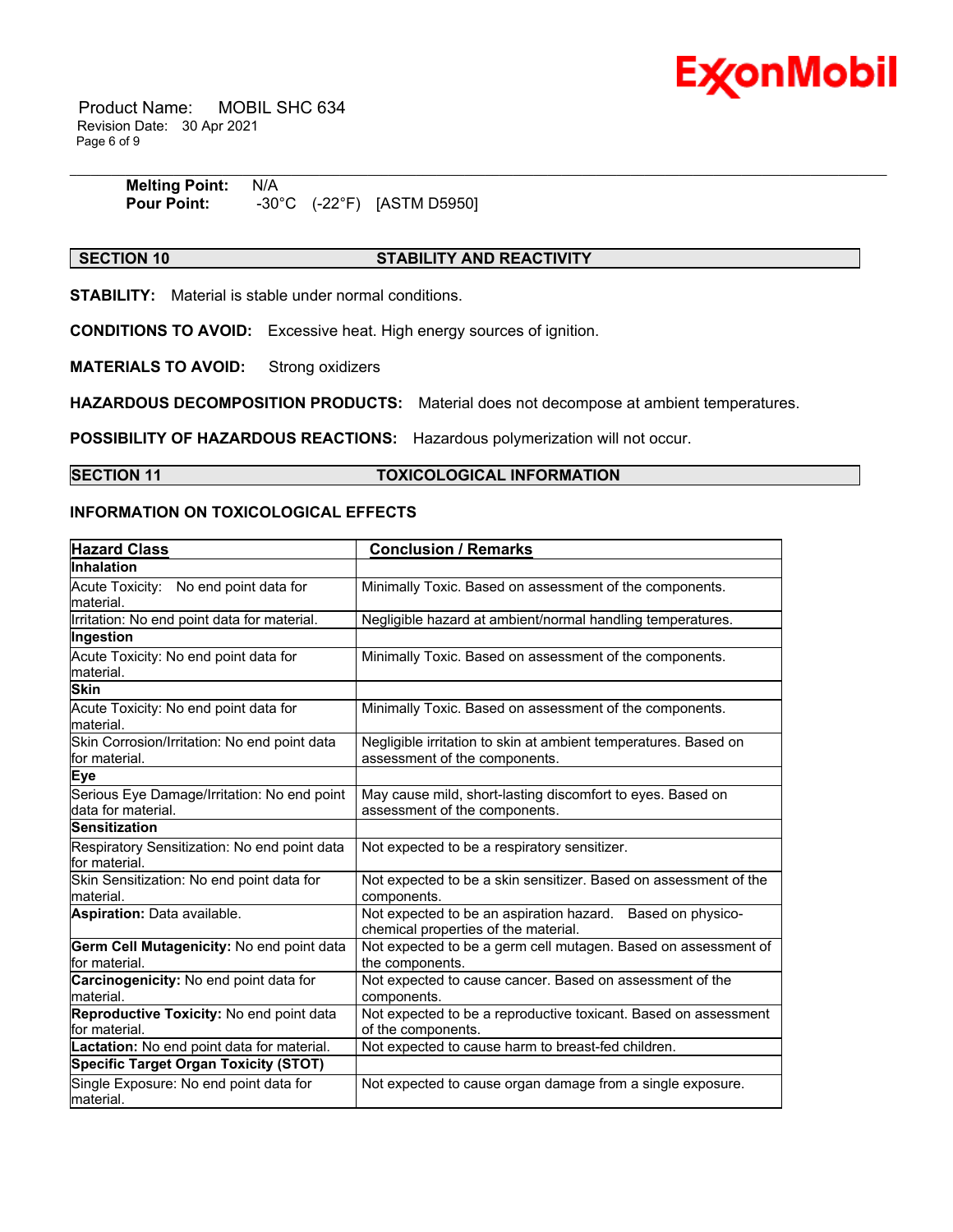

 Product Name: MOBIL SHC 634 Revision Date: 30 Apr 2021 Page 7 of 9

| Repeated Exposure: No end point data for | Not expected to cause organ damage from prolonged or repeated |  |
|------------------------------------------|---------------------------------------------------------------|--|
| material.                                | exposure. Based on assessment of the components.              |  |

#### **OTHER INFORMATION For the product itself:**

Repeated and/or prolonged exposure may cause irritation to the skin, eyes, or respiratory tract. **Contains:**

Synthetic base oils: Not expected to cause significant health effects under conditions of normal use, based on laboratory studies with the same or similar materials. Not mutagenic or genotoxic. Not sensitizing in test animals and humans.

# **IARC Classification:**

**The following ingredients are cited on the lists below:** None.

--REGULATORY LISTS SEARCHED-- 1 = IARC 1 2 = IARC 2A 3 = IARC 2B

**SECTION 12 ECOLOGICAL INFORMATION** 

The information given is based on data for the material, components of the material, or for similar materials, through the application of bridging principals.

# **ECOTOXICITY**

 Material -- Not expected to be harmful to aquatic organisms. Material -- Not expected to demonstrate chronic toxicity to aquatic organisms.

# **MOBILITY**

 Base oil component -- Low solubility and floats and is expected to migrate from water to the land. Expected to partition to sediment and wastewater solids.

# **ECOLOGICAL DATA**

#### **Ecotoxicity**

| Test                       | <b>Duration</b> | <b>Organism Type</b>   | <b>Test Results</b>                        |
|----------------------------|-----------------|------------------------|--------------------------------------------|
| Aquatic - Acute Toxicity   | 96 hour(s)      | Oncorhynchus<br>mvkiss | LL50 1003 mg/l: data for similar materials |
| Aquatic - Chronic Toxicity | $21$ dav(s)     | Daphnia magna          | NOELR 1 mg/l: data for similar materials   |

# **SECTION 13 DISPOSAL CONSIDERATIONS**

Disposal recommendations based on material as supplied. Disposal must be in accordance with current applicable laws and regulations, and material characteristics at time of disposal.

# **DISPOSAL RECOMMENDATIONS**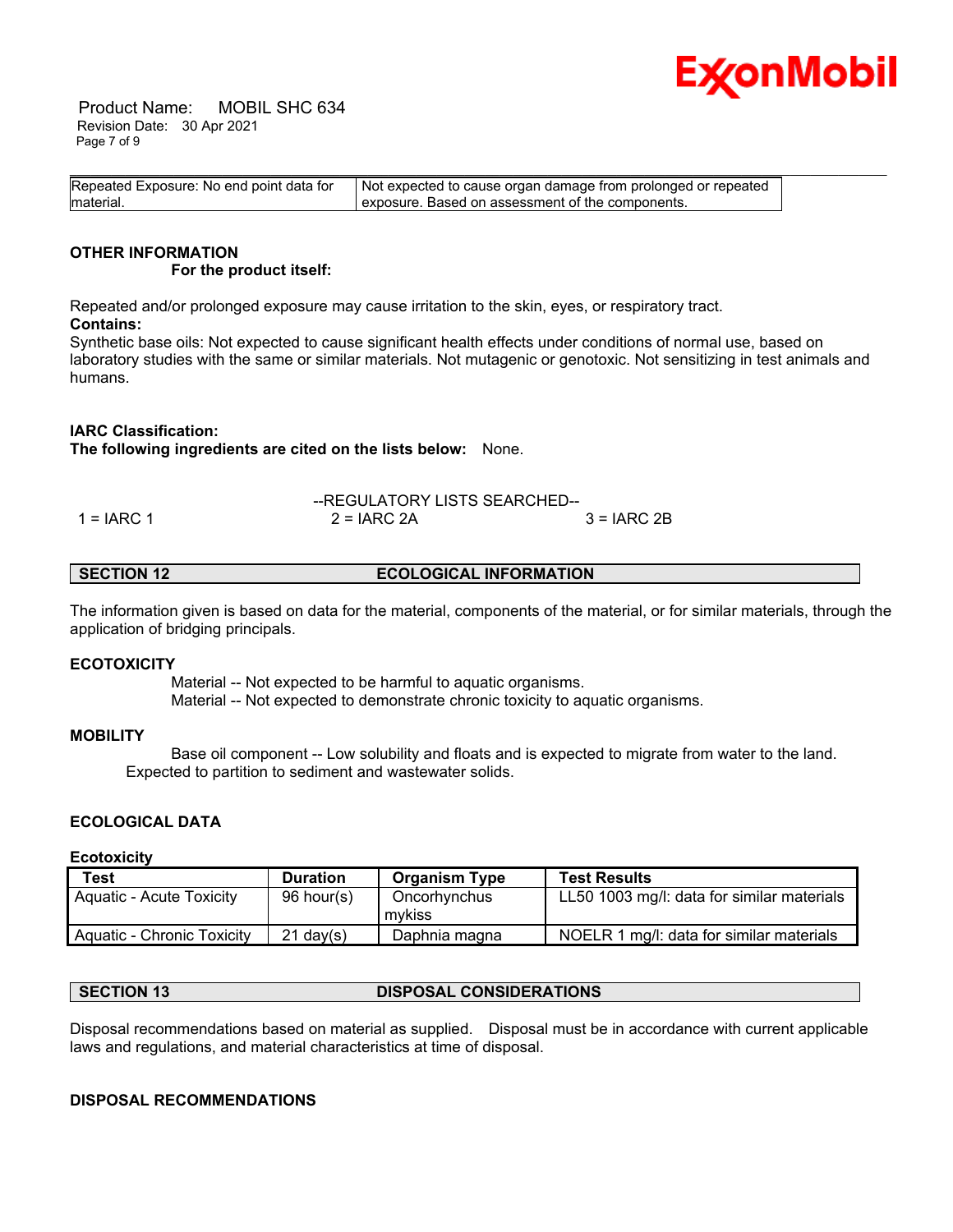

 Product Name: MOBIL SHC 634 Revision Date: 30 Apr 2021 Page 8 of 9

> Product is suitable for burning in an enclosed controlled burner for fuel value or disposal by supervised incineration at very high temperatures to prevent formation of undesirable combustion products. Protect the environment. Dispose of used oil at designated sites. Minimize skin contact. Do not mix used oils with solvents, brake fluids or coolants.

**Empty Container Warning** Empty Container Warning (where applicable): Empty containers may contain residue and can be dangerous. Do not attempt to refill or clean containers without proper instructions. Empty drums should be completely drained and safely stored until appropriately reconditioned or disposed. Empty containers should be taken for recycling, recovery, or disposal through suitably qualified or licensed contractor and in accordance with governmental regulations. DO NOT PRESSURISE, CUT, WELD, BRAZE, SOLDER, DRILL, GRIND, OR EXPOSE SUCH CONTAINERS TO HEAT, FLAME, SPARKS, STATIC ELECTRICITY, OR OTHER SOURCES OF IGNITION. THEY MAY EXPLODE AND CAUSE INJURY OR DEATH.

\_\_\_\_\_\_\_\_\_\_\_\_\_\_\_\_\_\_\_\_\_\_\_\_\_\_\_\_\_\_\_\_\_\_\_\_\_\_\_\_\_\_\_\_\_\_\_\_\_\_\_\_\_\_\_\_\_\_\_\_\_\_\_\_\_\_\_\_\_\_\_\_\_\_\_\_\_\_\_\_\_\_\_\_\_\_\_\_\_\_\_\_\_\_\_\_\_\_\_\_\_\_\_\_\_\_\_\_\_\_\_\_\_\_\_\_\_\_

# **SECTION 14 TRANSPORT INFORMATION**

**LAND** : Not Regulated for Land Transport

**SEA (IMDG):** Not Regulated for Sea Transport according to IMDG-Code

**Marine Pollutant:** No

**AIR (IATA):** Not Regulated for Air Transport

# **SECTION 15 REGULATORY INFORMATION**

This material is not considered hazardous according to Minister of Industry of the Republic of Indonesia Regulation Concerning The Globally Harmonized System of Classification and Labelling of Chemicals.

#### **REGULATORY STATUS AND APPLICABLE LAWS AND REGULATIONS**

**Listed or exempt from listing/notification on the following chemical inventories :** AIIC, IECSC, ISHL, KECI, PICCS, TCSI, TSCA

 **Special Cases:**

| Inventory   | <b>Status</b>                        |
|-------------|--------------------------------------|
| <b>ENCS</b> | Restrictions.<br>Apply               |
| <b>NDSL</b> | Apply<br>Restrictions $\overline{ }$ |

# **SECTION 16 OTHER INFORMATION**

### **N/D = Not determined, N/A = Not applicable**

**KEY TO THE H-CODES CONTAINED IN SECTION 3 OF THIS DOCUMENT (for information only):**

H304: May be fatal if swallowed and enters airways; Aspiration, Cat 1

H400: Very toxic to aquatic life; Acute Env Tox, Cat 1

H410: Very toxic to aquatic life with long lasting effects; Chronic Env Tox, Cat 1

H411: Toxic to aquatic life with long lasting effects; Chronic Env Tox, Cat 2